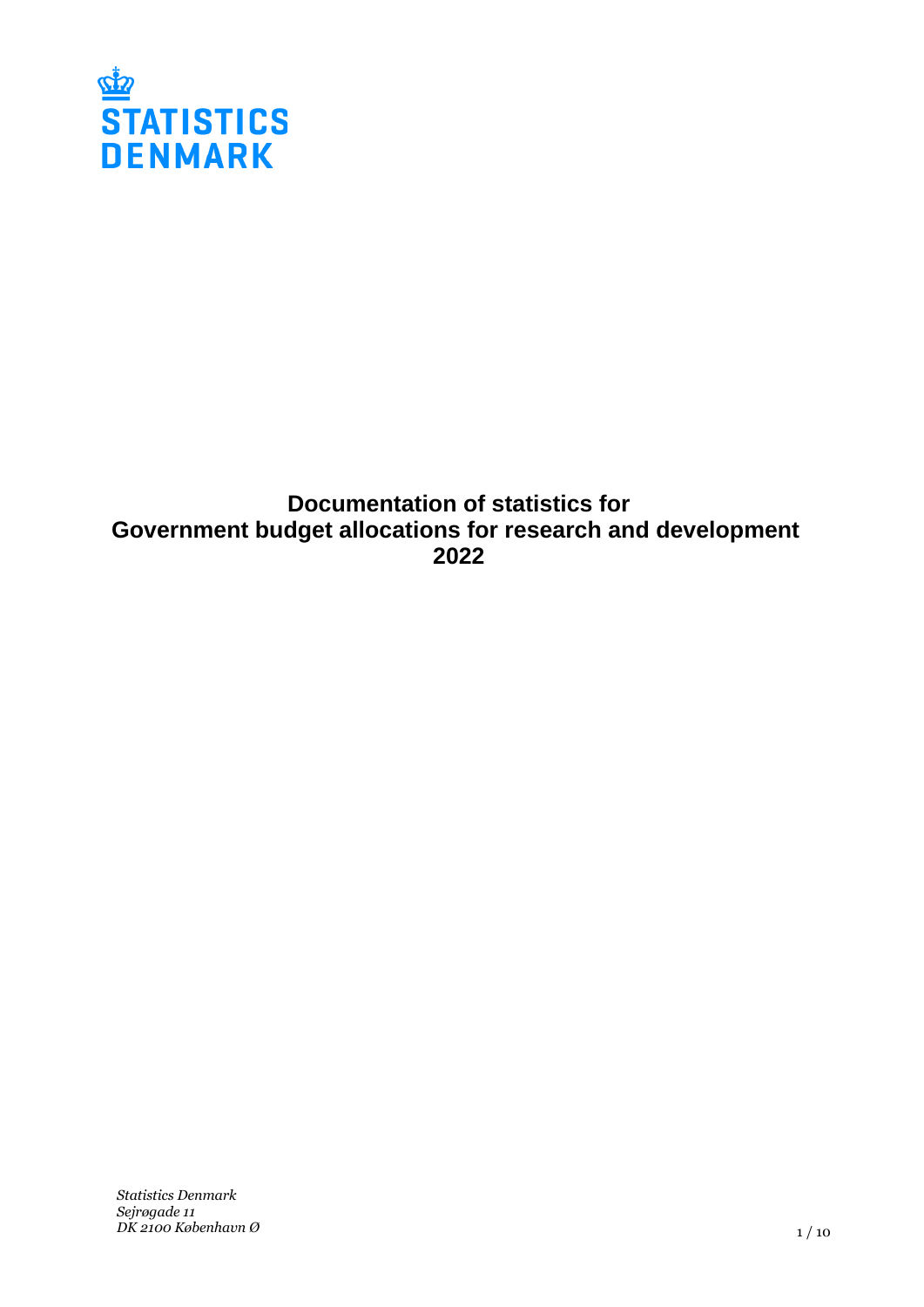

# **1 Introduction**

The statistic give information on the general government budget for research and development from 2001 onwards. The Ministry of Finance is in charge of the bigger part of the data collection.

# **2 Statistical presentation**

The purpose of the GBARD-statistics is to inform on the public funds available for research and development. The information includes information on the amounts available from the different parts of General Government.

# **2.1 Data description**

The GBARD-statistics comprise expected costs to research and development on the budget of General Government and international organisations (the EU and the Nordic Council of Ministers) financing of research and development in Denmark. In Statbank you can find tables on financing through the State Budget on socioeconomic purposes, sectors and type of appropriation. About 80 percent of all public financing of research and development is on the State Budget.

The socioeconomic categories is the NordForsk 16-classification. The Sectors are Universities, Research Councils, International Activities, Other Grants, Research Institutes and Other. Before 2007 the Sectors were different. From the State Budget it is possible to get information on which Ministries allocates funds for research and development and more details on the appropriations.

# **2.2 Classification system**

Socioeconomic category: the appropriations are categorized according to the NordForsk classification with 16 categories.

Sectors:

- Universities et al.: Universities belonging under the Order on Universities, and other higher education institutions, doctoral students and research institutes formerly belonging to the universities.
- Research Councils: the Strategic Research Council and an other Research Council (now also Innovation Denmark)
- International Activities: appropriations with some kind of international relation included is institutions as well as grants
- Other Grants: Funding activities of a total of more than mill DKK 25
- Research Institutions: Research institutions not belonging under the Order on Universities and without educational obligations.
- Other: other appropriations for research and development

#### **2.3 Sector coverage**

All sectors.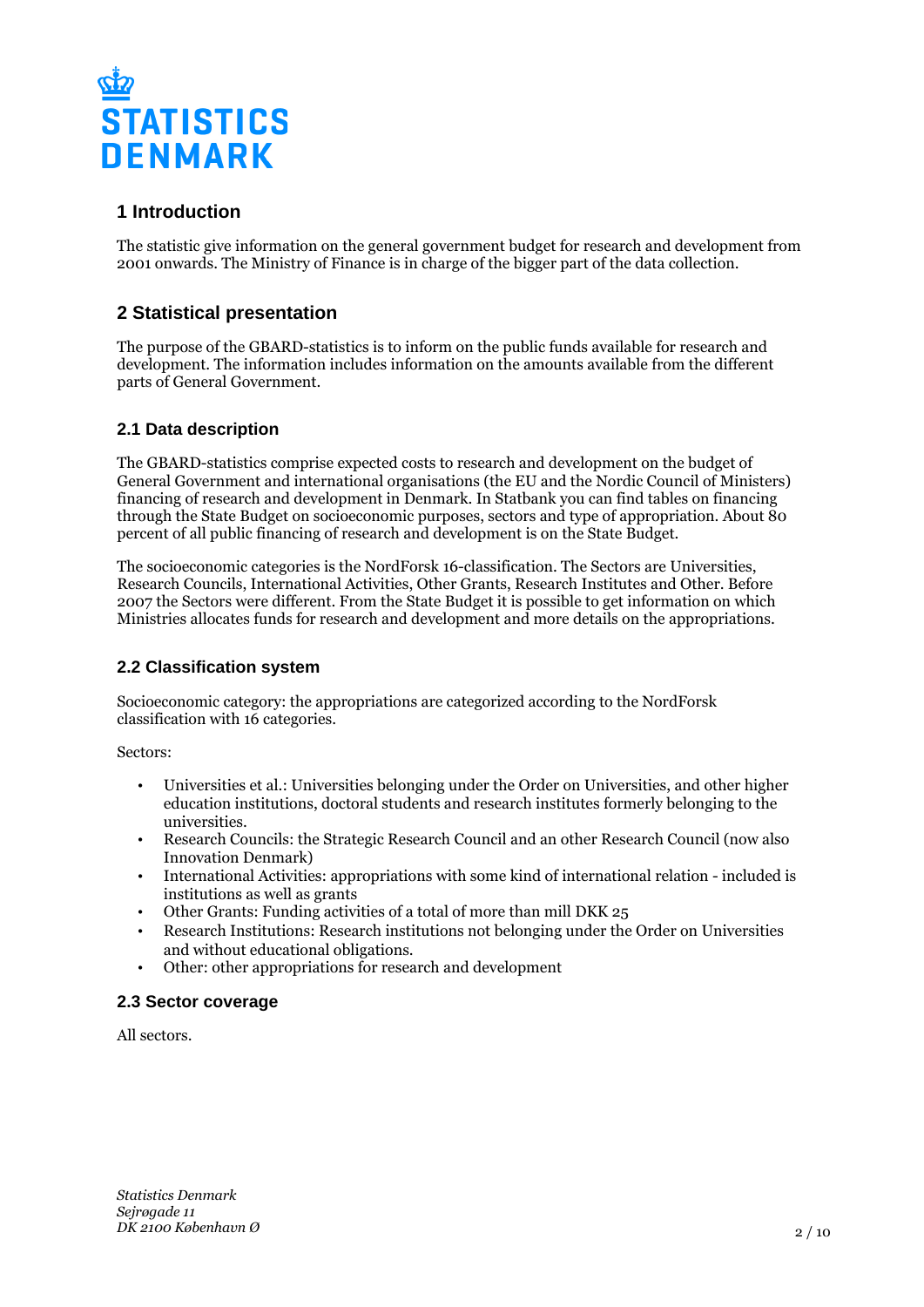

### **2.4 Statistical concepts and definitions**

Applied research: Applied research is the original investigation undertaken in order to acquire new knowledge. It is, however, directed primarily towards a specific practical aim or objective.

Budget: A budget is an estimate for the expenses within a specified area and a specified period.

Experimental research: Experimental development is systematic work, drawing on existing knowledge gained from research and/or practical experience, which is directed to producing new materials, products or devices, to installing new processes, systems and services, or to improving substantially those already produced or installed.

Research and development: Research and development is a concept defined in the Frascati manual when used in official statistics. Research and development consists of basic research, applied research and experimental research.

Basic research: Basic research is experimental or theoretical work undertaken primarily to acquire new knowledge of the underlying foundation of phenomena and observable facts, without any particular application or use in view. Experimental development is systematic work, drawing on existing knowledge gained from research and/or practical experience, which is directed to producing new materials, products or devices, to installing new processes, systems and services, or to improving substantially those already produced or installed. R&D covers both formal R&D in R&D units and informal or occasional R&D in other units.

#### **2.5 Statistical unit**

The statistic is published for each funding part.

# **2.6 Statistical population**

All public expenditures to research and development on the budget.

#### **2.7 Reference area**

Denmark.

#### **2.8 Time coverage**

2001 - 2025

#### **2.9 Base period**

Current year.

# **2.10 Unit of measure**

Mill. DKK.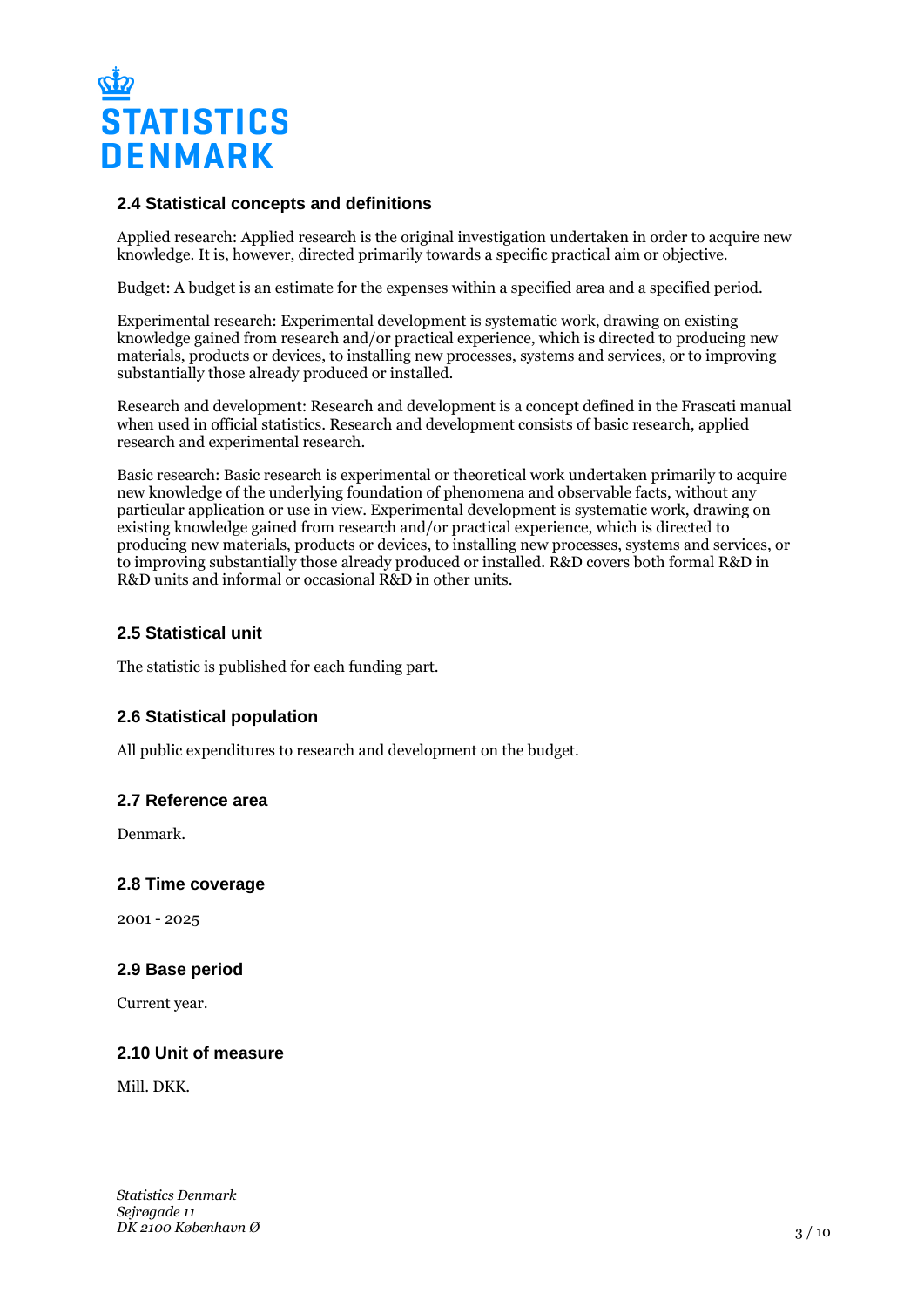

# **2.11 Reference period**

Current year.

# **2.12 Frequency of dissemination**

Yearly.

# **2.13 Legal acts and other agreements**

Act on Statistics Denmark § 6 (jf. lovbekendtgørelse nr. 15 af 12. January 1972 with the amendments that follows order no 386 of 13. June 1990, no 1025 of 19. December 1992 and no 295 of 2. May 2000).

# **2.14 Cost and burden**

The Ministry of Finance collects most of the data. Time consumption is not known. The burden on other respondents is minimal.

# **2.15 Comment**

For further information please contact Statistics Denmark.

# **3 Statistical processing**

Data are received and published once a year. The primary data source is the State Budget for Research and Development. Statistics Denmark receives data in excel sheets but data are collected using questionnaires. The Ministry of Finance ensures quality control of reported data. In a few cases Statistics Denmark examines further the relevance of reported data.

# **3.1 Source data**

The data for the the government budget allocations (GBARD) is collected from from the Ministry of Finance, Nordic Council of Ministers, the budget for the EU, The Danish National Research Foundation, and the statistics on Research and Development in the Public Sector and in the Business Sector.

The total government expenditures with and without international funds as a percentage of the GDP in a given year is computed with the use of a GDP estimate from the economic briefing from the Ministry of Finance.

# **3.2 Frequency of data collection**

Data are received and published once a year.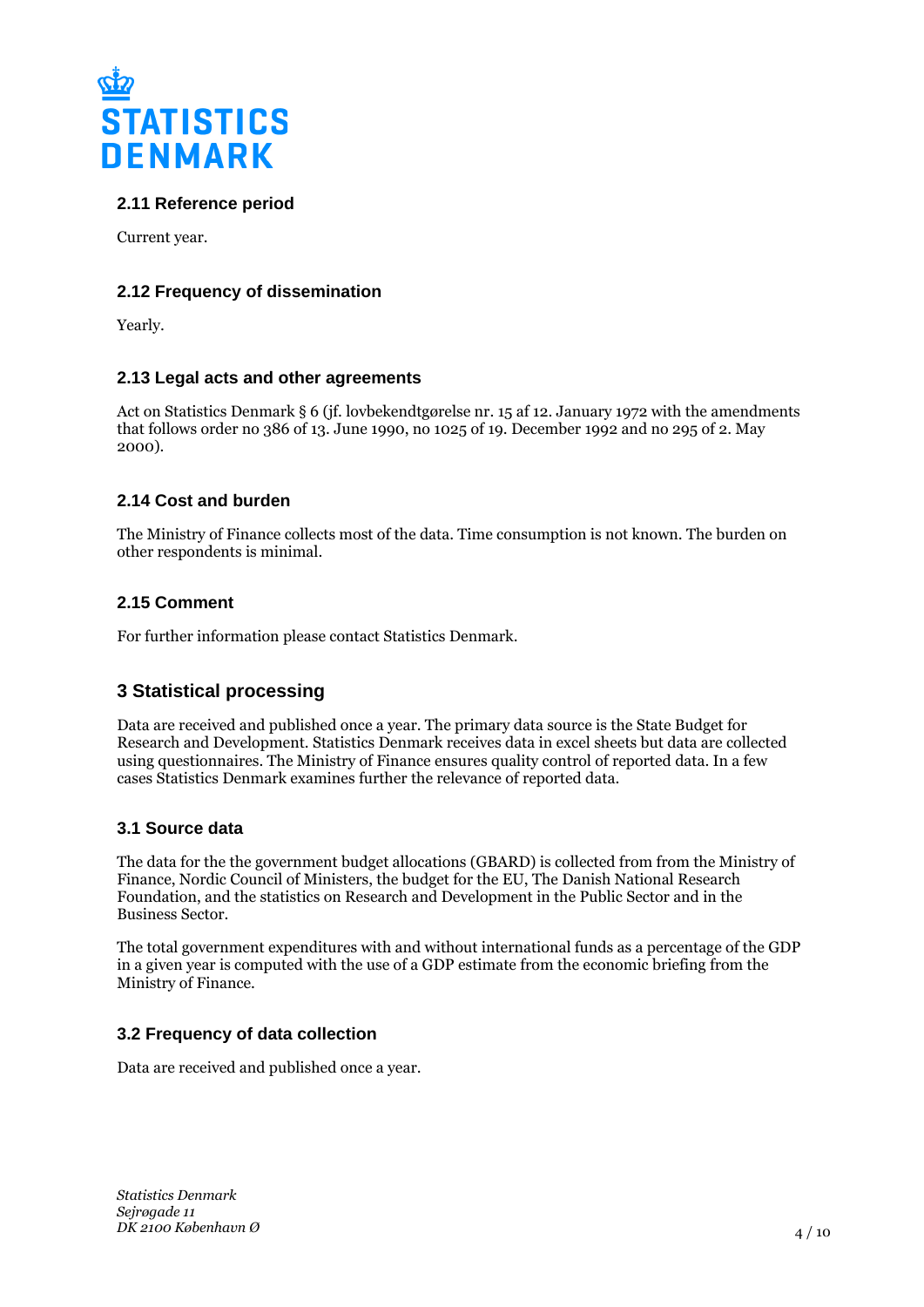

# **3.3 Data collection**

Statistics Denmark receives from the Ministry of Finance the State Budget for Research and Development in an excel-sheet. The Ministry of Finance collects the data from the ministries in questionnaires.

# **3.4 Data validation**

Data from the State Budget are validated by the Ministry of Finance and only in case of obvious mistakes, misunderstandings or errors will Statistics Denmark investigate these data further.

# **3.5 Data compilation**

The current year's budget for research and development from local and regional authorities is estimated by using historic expenditures on R&D in percentage of the total expenditures and using this percentage on the current year's total budget.

Funds from the EU are calculated in the same way - the percentage is computed as the share of the former EU budget program paid to Danish researchers.

#### **3.6 Adjustment**

Fixed prices are calculated using the same wage price index as the Ministry of Finance.

# **4 Relevance**

Reporting of the data to the EU is regulated by order.

#### **4.1 User Needs**

Primary users are the EU, Ministries, organizations, the press, politicians and other persons with a need for information on public financing of research and development.

# **4.2 User Satisfaction**

No surveys on user satisfaction is carried out.

#### **4.3 Data completeness rate**

Not relevant for this statistic.

# **5 Accuracy and reliability**

Quality is expected to be good as data is reported directly from the ministries responsible for the accounts with research and development and as the Ministry of Finance validates the data.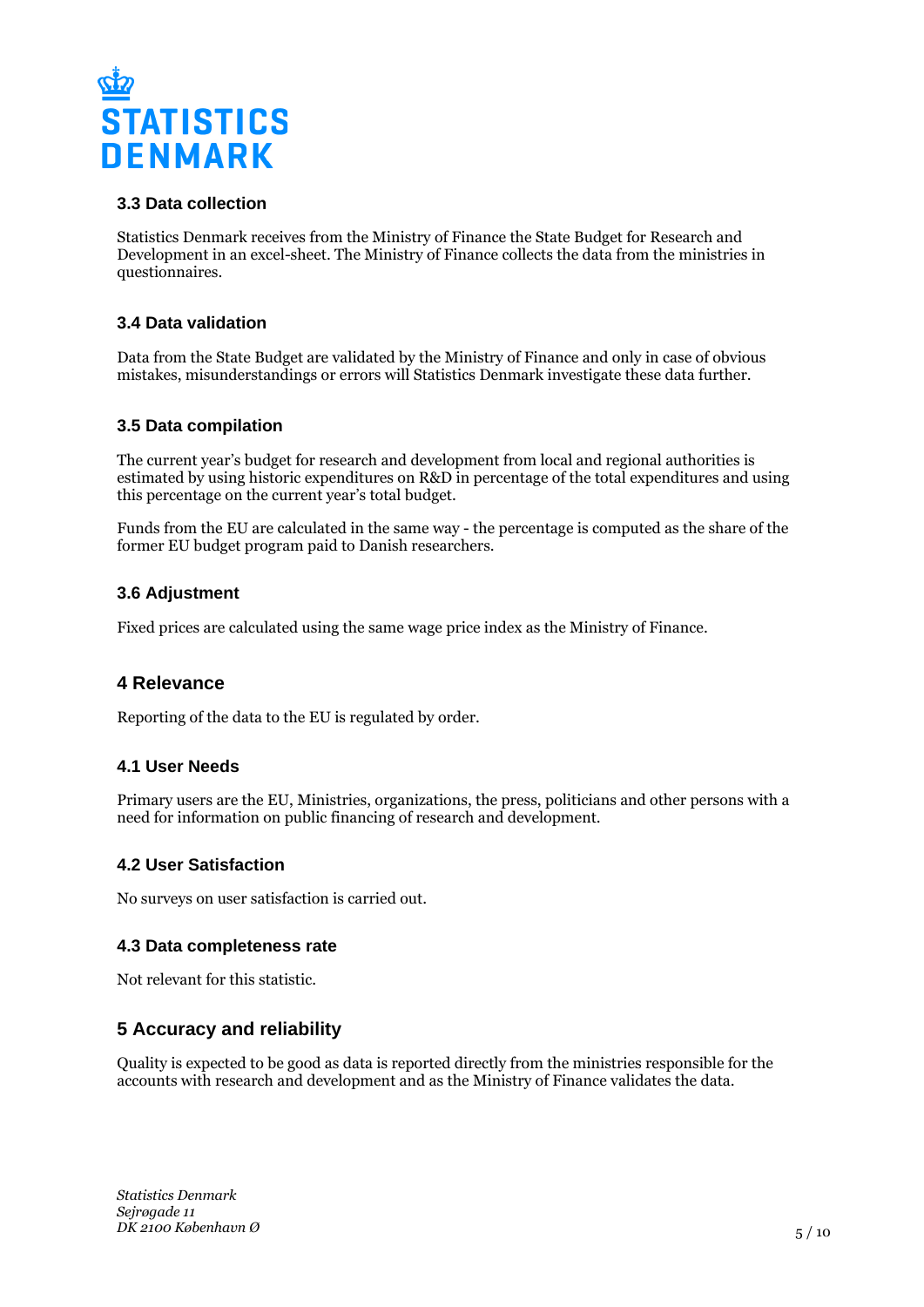

# **5.1 Overall accuracy**

The GBARD statistics gives good information on Danish total public funds available for research and development. The purpose of budgets is to estimate expenditures in a given future, or not yet finished, period of time. For this budget no financial report is made and the total precision is unknown. The final budgets are, however, expected to be close to the accounts.

# **5.2 Sampling error**

It is not a sample.

# **5.3 Non-sampling error**

Uncertainty is primarily related to the correct delimitation of the concept of research and development.

The budget for local and regional authorities is based on a calculation involving a two-year old percentage used on their current budget.

The funds from the Nordic Council of Ministers is an estimate since most funds are allocated in projects and programs involving multiple nordic countries.

#### **5.4 Quality management**

Statistics Denmark follows the recommendations on organisation and management of quality given in the Code of Practice for European Statistics (CoP) and the implementation guidelines given in the Quality Assurance Framework of the European Statistical System (QAF). A Working Group on Quality and a central quality assurance function have been established to continuously carry through control of products and processes.

# **5.5 Quality assurance**

Statistics Denmark follows the principles in the Code of Practice for European Statistics (CoP) and uses the Quality Assurance Framework of the European Statistical System (QAF) for the implementation of the principles. This involves continuous decentralized and central control of products and processes based on documentation following international standards. The central quality assurance function reports to the Working Group on Quality. Reports include suggestions for improvement that are assessed, decided and subsequently implemented.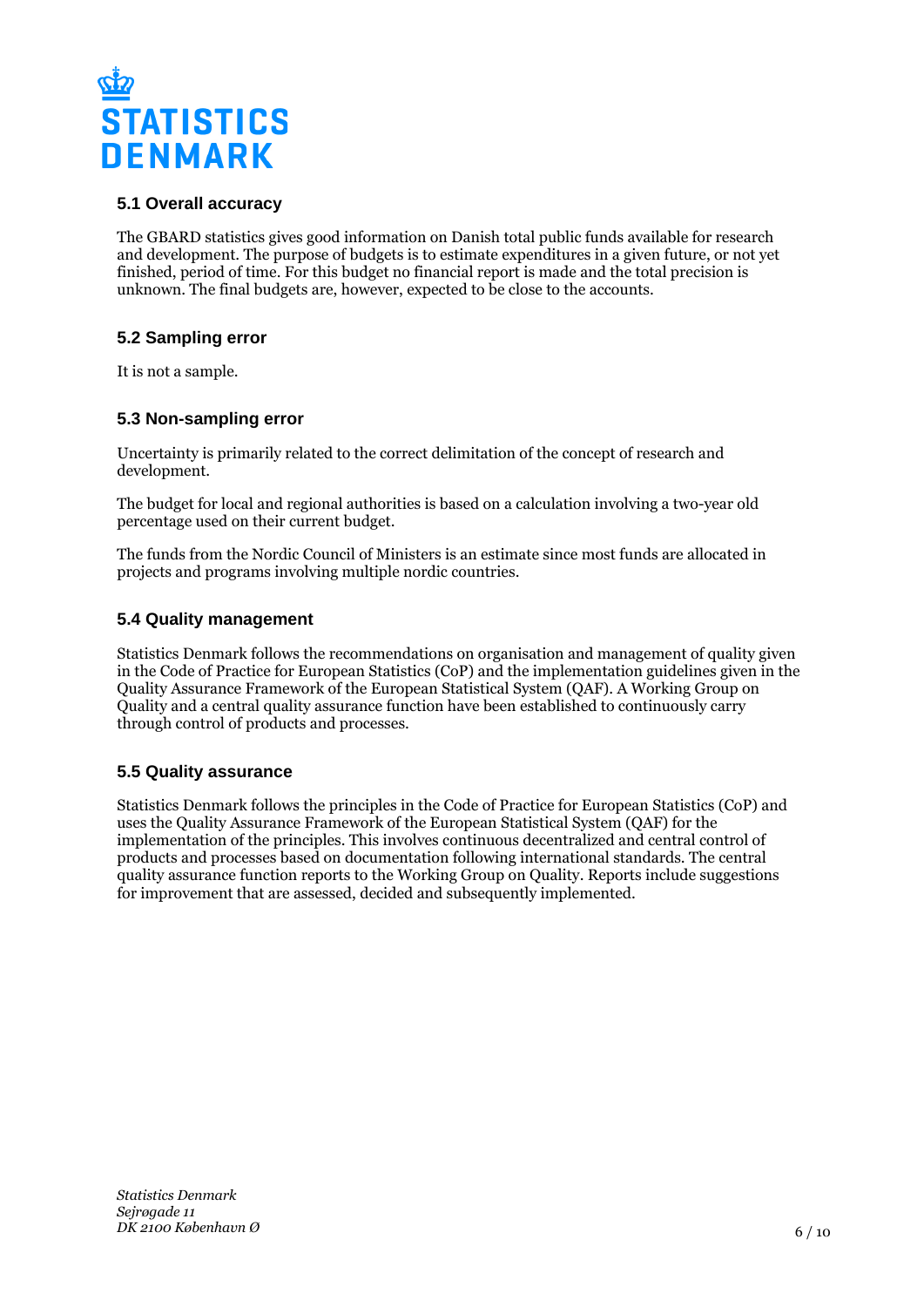

# **5.6 Quality assessment**

Quality is expected to be good as data is reported directly from the ministries in charge of the relevant accounts and data is validated by the Ministry of Finance. Quality might be improved by a thorough reading of the text in the state budget. Instead efforts have been to improve the guidelines on how to report to this statistic.

A part of the budget under 'General advancement of knowledge' is categorized as the socioeconomic objective 14.7: R&D not categorized according to purpose. The is due to research foundations that focus on a broad range of objectives and thus aren't able to know in advance which objectives the budget will be spent on.

The budgets from local and regional authorities depict the development in the reported costs to research and development during previous years including the errors that might be in these statistics.

# **5.7 Data revision - policy**

Statistics Denmark revises published figures in accordance with the [Revision Policy for Statistics](https://www.dst.dk/en/OmDS/strategi-og-kvalitet/revisionspolitik.aspx)  [Denmark.](https://www.dst.dk/en/OmDS/strategi-og-kvalitet/revisionspolitik.aspx) The common procedures and principles of the Revision Policy are for some statistics supplemented by a specific revision practice.

#### **5.8 Data revision practice**

Appropriations on the state budget comes in a preliminary form from the budget as agreed upon by the politicians and in a final form from the budget with the amendments to the budget decided upon through the year.

Data will be revised in case of the availability of higher quality data.

# **6 Timeliness and punctuality**

The statistic comprises data on the state budget which are published in the beginning of the reference year, and data on other parts of the GBARD-statistic which are published half a year later.

The statistic is usually published without delays.

#### **6.1 Timeliness and time lag - final results**

Preliminary budget figures are published in the middle of the reference year. Final data are published the following year.

The statistic is usually published without delays.

# **6.2 Punctuality**

100 pct.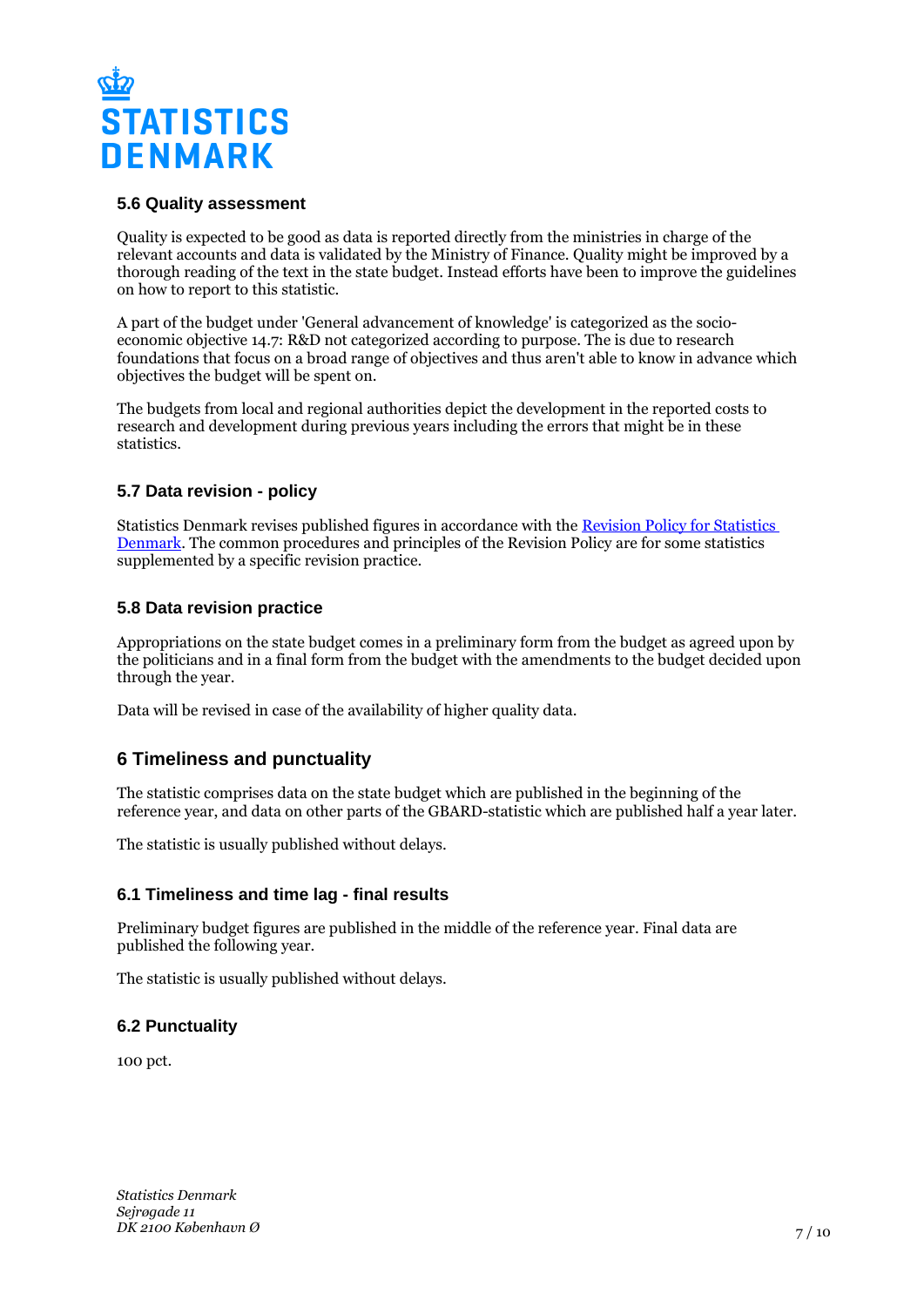

# **7 Comparability**

The statistic is comparable with GBARD-statistics for other countries.

# **7.1 Comparability - geographical**

The statistic is collected in accordance with the international guidelines for statistics on research and development and is internationally comparable to similar statistics from other countries.

# **7.2 Comparability over time**

The statistic is published in fixed prices as well as in current prices in order to improve the comparability over time. Methodological changes have been made but is without consequence for the overall development.

The sectors of the state budget were changed in 2007 and is not comparable with data on sectors before 2007.

# **7.3 Coherence - cross domain**

There is no other statistic on this subject.

#### **7.4 Coherence - internal**

Not relevant for this statistic.

# **8 Accessibility and clarity**

The statistic is published in News from Statistics Denmark and is part of the yearly publication Innovation og forskning. Data are available in Statbank in the tables: FOUBUD, FOUBUD1, FOUBUD4, FOUBUD5.

Choose Education and knowledge and then Research, development and innovation.

#### **8.1 Release calendar**

The publication date appears in the release calendar. The date is confirmed in the weeks before.

#### **8.2 Release calendar access**

The Release Calender can be accessed on our English website: [Release Calender.](https://www.dst.dk/en/Statistik/offentliggoerelser.aspx)

#### **8.3 User access**

Statistics are always published at 8:00 a.m. at the day announced in the release calendar. No one outside of Statistics Denmark can access the statistics before they are published.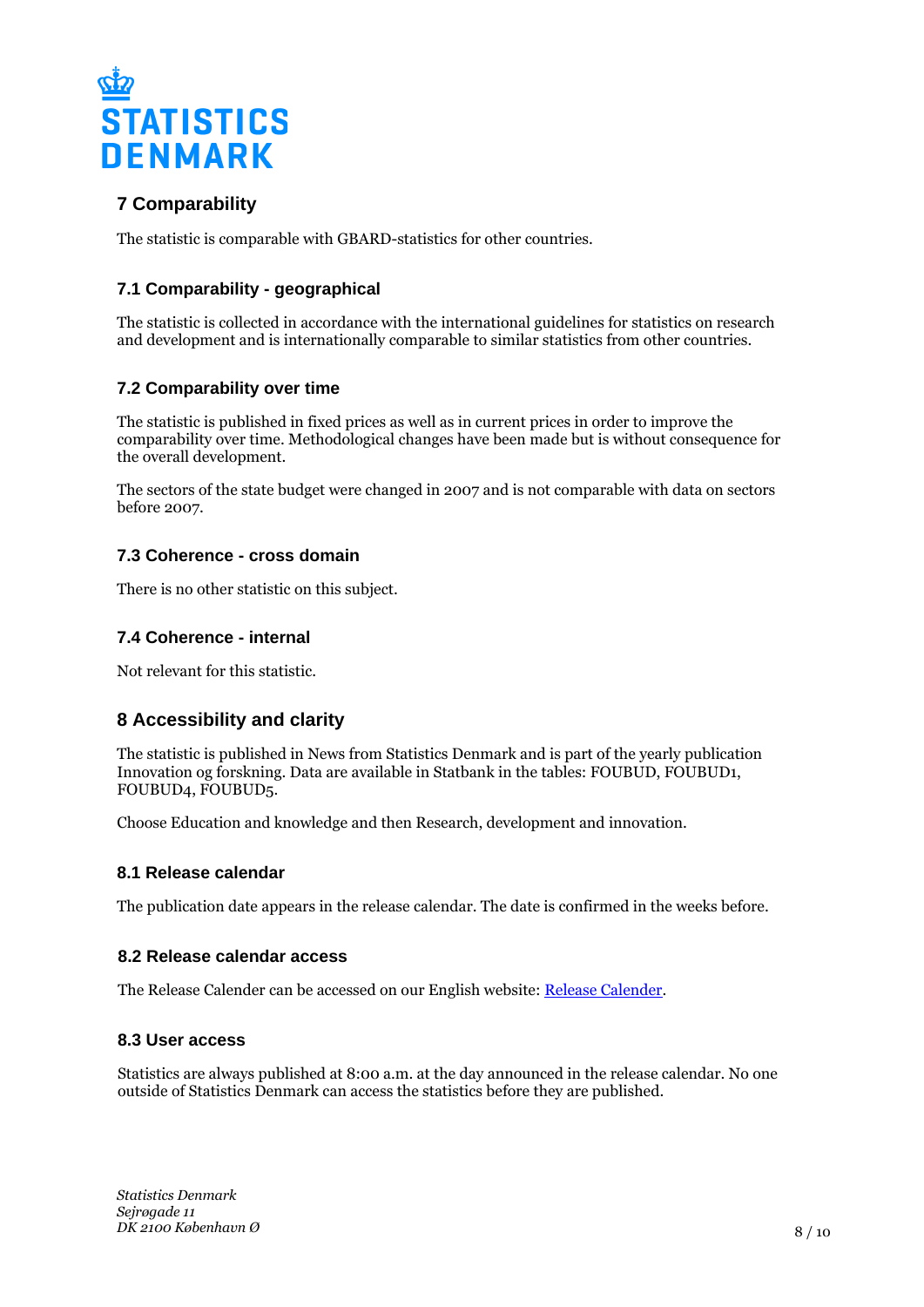

# **8.4 News release**

Publications with data on research and development and innovation can be found on Statistics Denmarks website for higher education and science: [Forskning og udvikling](https://www.dst.dk/da/Statistik/emner/forskning-udvikling-og-innovation/forskning-og-udvikling.aspx).

# **8.5 Publications**

The yearly publication Innovation and Research includes a chapter on the GBARD-statistic. You can download the publication here: [Forskning, udvikling og innovation 2021.](https://www.dst.dk/da/Statistik/nyheder-analyser-publ/Publikationer/VisPub?cid=31517)

# **8.6 On-line database**

The statistics are published in the StatBank under the subjects in the following tables:

- [FOUBUD](https://www.statbank.dk/FOUBUD): Government Budget for Appropriations or Outlays for R&D by grant-awarding organizations, price unit and time
- [FOUBUD1:](https://www.statbank.dk/FOUBUD1) Central Government appropriations for R&D by socio-economic objectives, sector, type of appropriation and time
- [FOUBUD4](https://www.statbank.dk/FOUBUD4): Central Government appropriations for R&D by sector, type of appropriation and time
- [FOUBUD5:](https://www.statbank.dk/FOUBUD5) Central Government appropriations for R&D by socio-economic objectives, type of appropriation and time

#### **8.7 Micro-data access**

All data are published.

# **8.8 Other**

There are no restrictions on the data which are published with the highest level of details.

# **8.9 Confidentiality - policy**

All data are published.

#### **8.10 Confidentiality - data treatment**

Not relevant for this statistic.

#### **8.11 Documentation on methodology**

Frascati Manual 2015

#### **8.12 Quality documentation**

Results from the quality evaluation of products and selected processes are available in detail for each statistics and in summary reports for the Working Group on Quality.